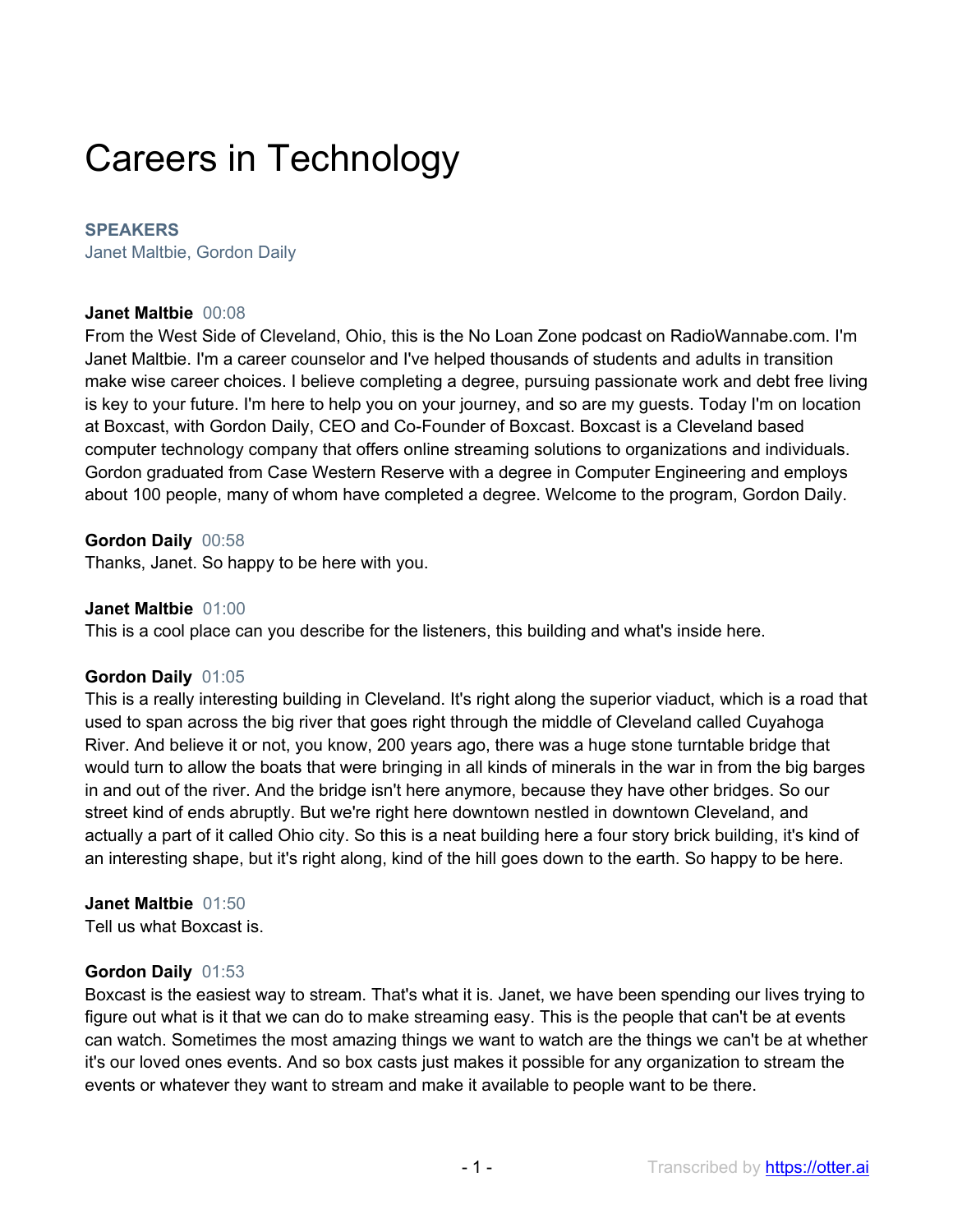## **Janet Maltbie** 02:18

Yeah, box cast came along at just the right time with the pandemic, didn't it?

# **Gordon Daily** 02:26

It certainly did. I mean, we felt that we were destined to have what we had in time to help people deal with a pandemic, to be honest with you. We felt that we were ready for and excited to be the ones to help society through a tough time. Not everyone even understood even at the beginning of the pandemic, how important video streaming was we always knew it. We always knew it was gonna happen. But it took a while for the rest of the world to catch up. But they sure caught up fast.

# **Janet Maltbie** 02:51

They sure did. And they're not going back.

# **Gordon Daily** 02:53

Yeah, it was it was a really interesting time for us. We were stretched very, very thin. But the rest of the world was also scared of what it all meant. But looking back, you know, I also cherish that time because I knew I felt like we were where we wanted to be.

## **Janet Maltbie** 03:07

You started making things in college. I read that you love the process of creating something meaningful from scratch.

## **Gordon Daily** 03:18

It's something that I love to do building things. Everybody is motivated by different things. You know, if you're introspective and you think about, hey, what are my top motivators, some people might say, well, I like to get paid money or like recognition or fame or like to serve other people or like to do something good for mankind. Artists like to create something beautiful, or something that didn't exist before. So I can't say I'm artistic. But I do like to build things that didn't exist before. And as a degreed engineer, it gives me a little bit of pleasure to build things with technology. And I also love people. So I like building things that you know, building teams of people.

#### **Janet Maltbie** 03:53

Here in Northeast Ohio, jobs with great living wage potential, are in health care, manufacturing and technology. Obviously, you're in the technology area, and you hire people all the time. What are you looking for in employees?

# **Gordon Daily** 04:10

Well, the skills matter. But I personally am involved with every person that gets hired a box cast. And what appeals to me the most is the intangibles that they might have in terms of their character and their work ethic and their attitudes. That really kind of transcends a lot.

## **Janet Maltbie** 04:27

Give me a percentage of how much tangible so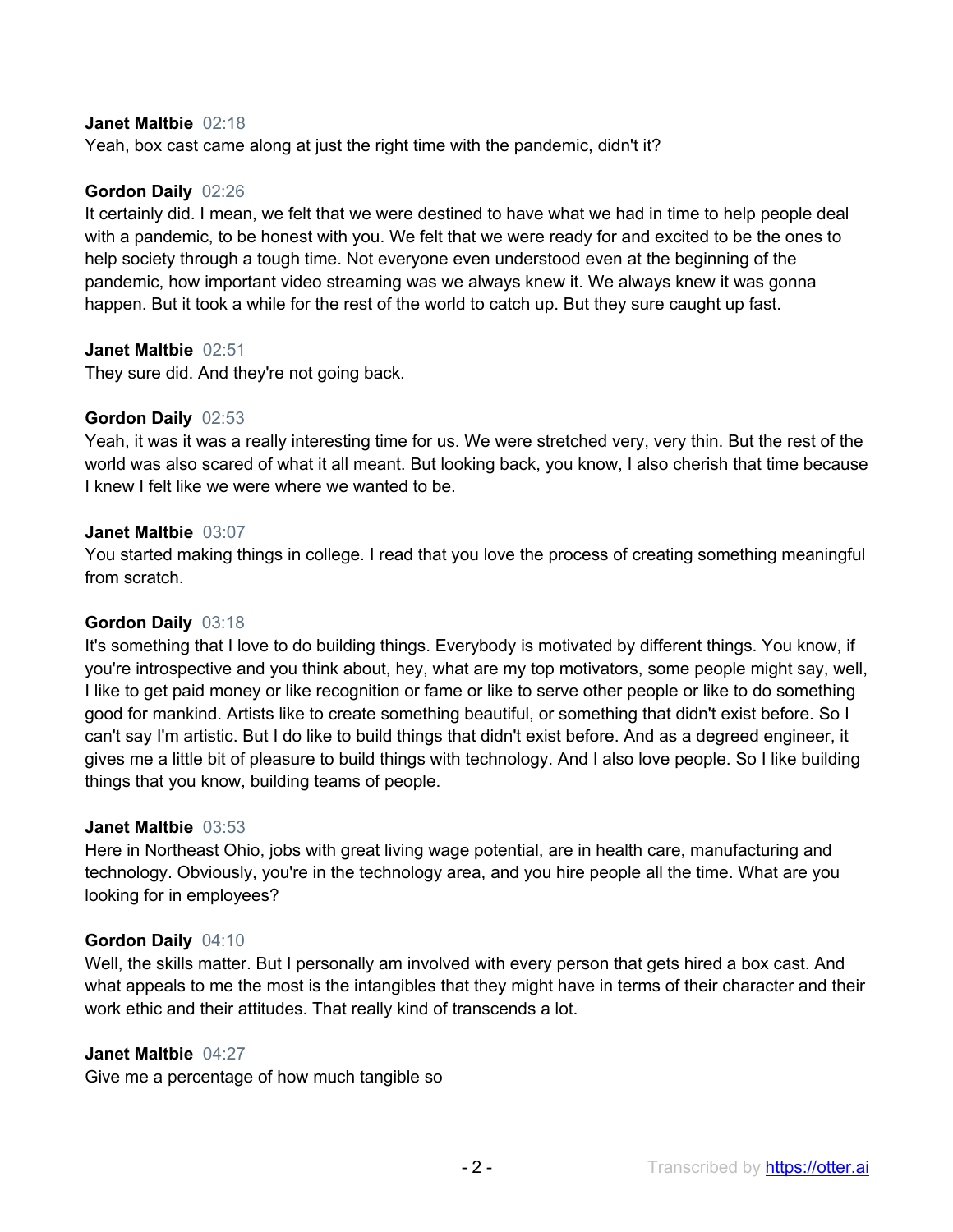# **Gordon Daily** 04:30

The intangibles matter. Oh, man, a good attitude is worth four times skills. You know, a lot of times I can tell you this, nobody wants to work with someone doesn't have a good attitude. I think it's so important. That's why I actually choose to personally be involved with every hiring decision.

### **Janet Maltbie** 04:44

College students are going to be listening to this podcast, what would you say to them? What kind of training would be good for them to pursue?

# **Gordon Daily** 04:52

Technology is a great place to invest in and technologies is a lot of fun. For me anyway it is and there are so many different types. of technology. But the one thing that I think surprises most people is they realize that more than half of the job isn't actually doing the technology. Really, yeah, more than half of the job is coordinating effort working with others, trying to communicate better to explain an idea. It's not necessarily the raw things that you learn in a technology atmosphere, it's the ability to reason to learn how to discover new things, so that you can, you know, achieve something that you're trying to achieve together, that technology does matter, for sure. But the bulk of the job is communication, organization, research, working with people, that kind of thing.

#### **Janet Maltbie** 05:41

So today, getting a degree from a public university could cost you \$100,000. In state in state, if you go to a private school case, Western Reserve this year is about \$80,000. So many students and parents, they're going into debt, to finance that. What would you say to a student that's listening to this right now?

# **Gordon Daily** 06:08

Well, I can't say that's always the wrong decision. But you have to really know what you're getting yourself into. Not all schools are equal, not all degrees are equal. And I think oftentimes, there's practicalities, I love Case Western Reserve University, and I know that was an expensive school to attend. But I also view Case Western Reserve University as a very elite school. And if you're going to go to an elite school, like case, Western Reserve University, you really have to have some aspirations and know exactly what you're doing in order to take that kind of a risk. Because if you come out of that school without a real clear idea what you want to do, it's just a hard game to catch up with in terms of debt, for sure.

#### **Janet Maltbie** 06:48

What's the most valuable thing that Case Western gave to you that degree that education?

#### **Gordon Daily** 06:53

Well, the most valuable thing they gave to me was the relationships with the people that I knew my co founders, and my best technology coders are people that I met through the university.

#### **Janet Maltbie** 07:05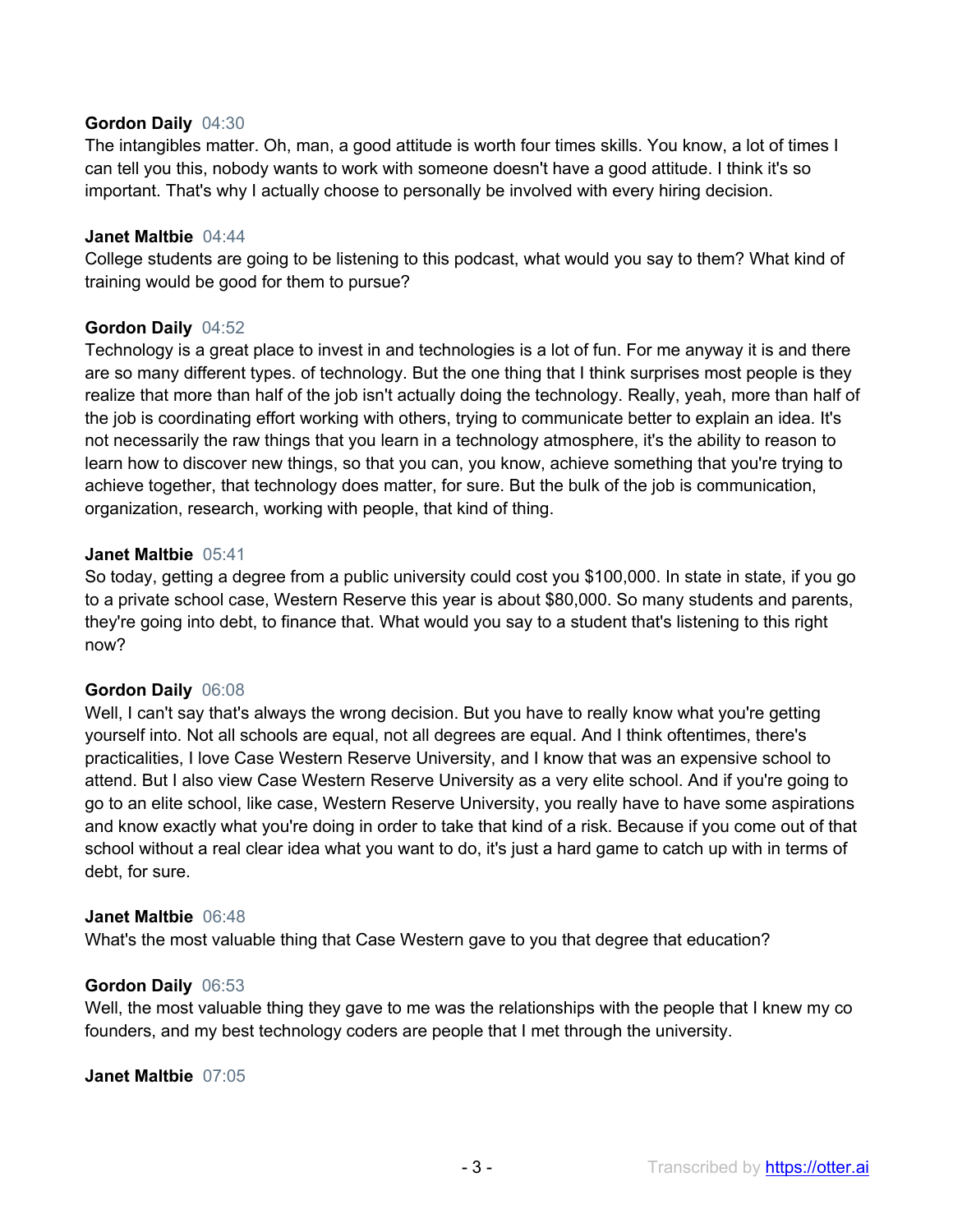So let's just say that, and we'll end up with this. I have a freshman in college that I send here, to box gas, they come in through the door, they're looking around different things. They're really interested in getting on board with this type of an organization, they just are very, they're just think it's so cool. Yeah, what kind of degree would you recommend,

# **Gordon Daily** 07:31

They don't always necessarily need a degree either. At Boxcast, we have lots of employees that have degrees, we have lots of employees that don't have degrees. We have people in technology positions that don't have a four year degree, there are all kinds of interesting learning experiences that you can have that don't require having to have a degree. You know, these boot camps are great. Some people are self taught. I have someone that tried college never finished college. And he he's brilliant. From a coding standpoint, really?

# **Janet Maltbie** 07:58

Yeah. Without naming his name, how much do you think he's making

# **Gordon Daily** 08:02

more than how much he's making? Let me put it this way. This person started his own company. And I bought his company. And he never finished an engineering degree. Yet, he started his technology company, and sold his technology company me and now I love working with this guy. Right? And we probably talk, you know, several times a week, right? Where we're very closely together. So that's why I come back to the other intangible skills do matter. It's not that skills don't matter. And you have to learn the coursework, whether that's in the classroom, online, or through a, you know, some sort of alternative program. But really, what matters most to companies are your work ethic, and how well you work with other people. And will you follow through on the deadlines? When you say you're going to do something? Can you do something? And can you stay organized?

# **Janet Maltbie** 08:48

Yeah. And those are some of the things that you can learn in college, right?

# **Gordon Daily** 08:51

That's one of the benefits of college is that they teach you how to think and grow in new ways. We're all wired differently. We all have different interests. We all have different patients levels. We all have different proclivities. And what's neat about careers is that each of those are like a puzzle piece you have to fit find for yourself. And I know it's a hard process, but there are so many ways to learn what you want to do that don't involve having to go start studying for like, that's actually the worst way. The biggest tragedy in my mind is going through and finishing a degree just to realize that when you go into practice it you don't like what you're doing. Right. What could be worse than that.

# **Janet Maltbie** 09:26

Right. Right. Gordon Daily, thank you so much for being a part of this podcast.

# 09:31

I enjoy that. Thanks.